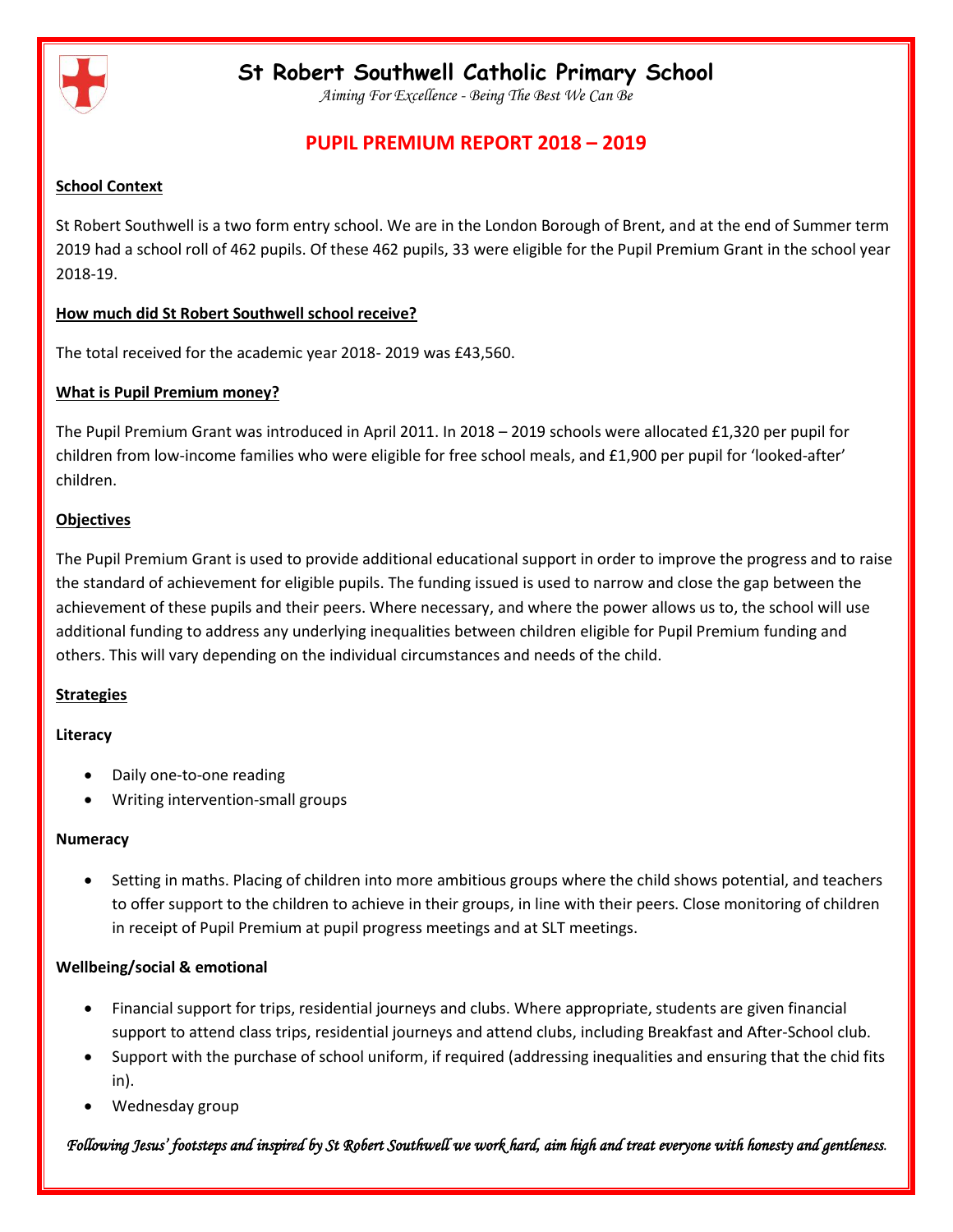

*Aiming For Excellence - Being The Best We Can Be*

### **Key Expenditure**

Funding was used as follows:

## **2018/19**

| <b>Description</b>                               | Cost    |
|--------------------------------------------------|---------|
| Additional part-time teacher for Maths, Year 3   | £15,900 |
| and 5                                            |         |
| Additional TA hours for one-to-one reading       | £5,000  |
| Before-school booster-Literacy & Maths           | £4,000  |
| Breakfast, After School and curriculum club      | £3,800  |
| subsidy                                          |         |
| e-readers for school/home use                    | £1,500  |
| Home study, resources KS2 pupils                 | £360    |
| Fresh starting - writing intervention led by LSA | £5,000  |
| Uniform                                          | £2,000  |
| Residential trips and school trips               | £4,000  |
| Pastoral support                                 | £2,000  |
| ΤΟΤΑL                                            | £43,560 |

### **How did these pupils achieve at the end of the year in 2018 – 2019?**

## **EYFS**

There was one pupil in receipt of the Pupil Premium Grant in Reception 2018-19. This statemented pupil did not achieve a good level of development across all areas at the end of EYFS (working in line with age-related expectations).

## **KS1**

| <b>Phonics</b><br>(2 children) | Pupil premium 2018   School 2018 |     | National All (2018) |
|--------------------------------|----------------------------------|-----|---------------------|
| Achieved required<br>standard  | 100%                             | 93% | 82%                 |

All pupils in receipt of the Pupil Premium Grant achieved the required standard for the phonics check at the end of Year 1.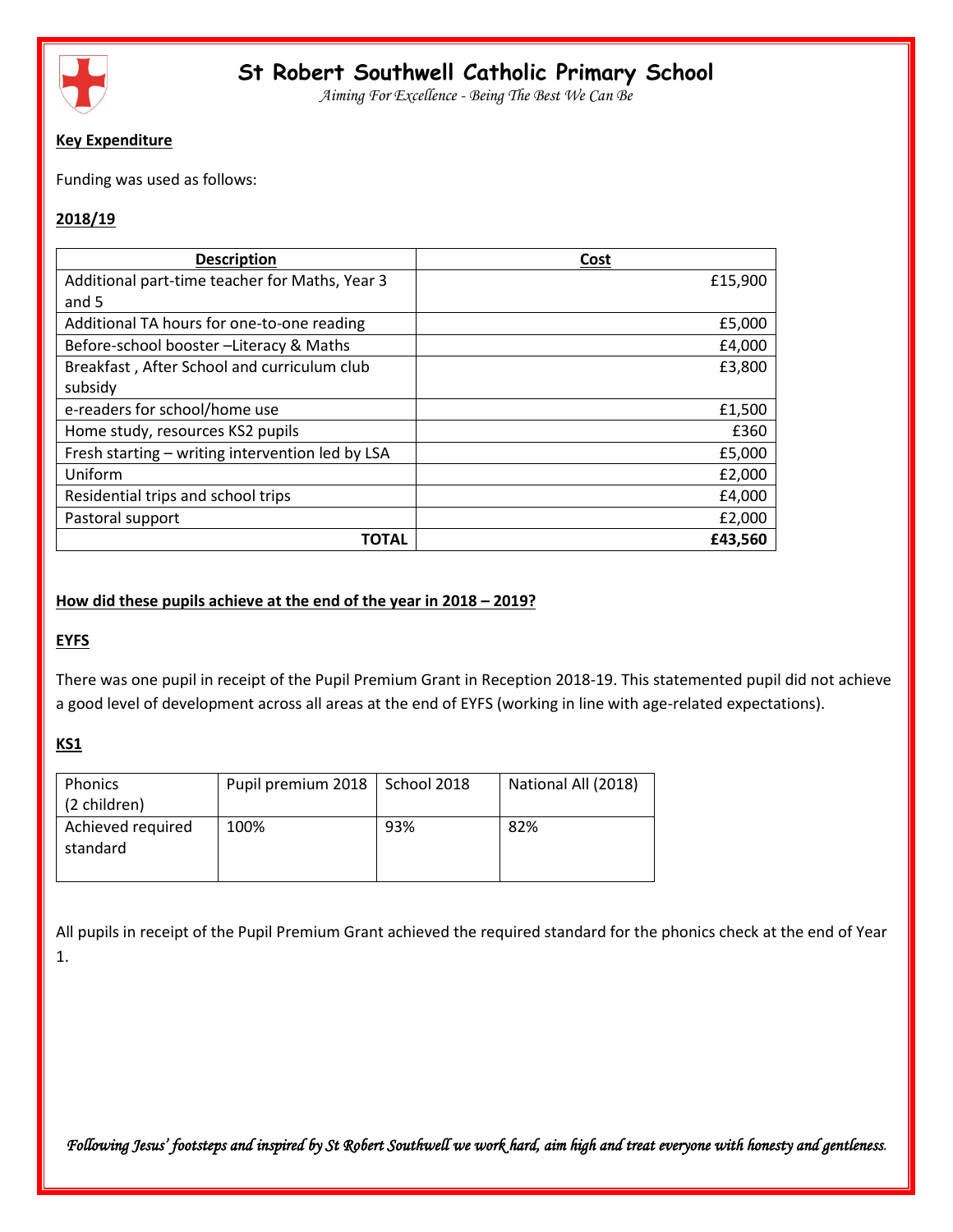

*Aiming For Excellence - Being The Best We Can Be*

| KS1<br>(4 children) | <b>Expected standard</b> |               | <b>Greater Depth</b>   |                         |               |                        |
|---------------------|--------------------------|---------------|------------------------|-------------------------|---------------|------------------------|
|                     | <b>Pupil</b><br>premium  | <b>School</b> | <b>National</b><br>All | <b>Pupil</b><br>premium | <b>School</b> | <b>National</b><br>All |
| Reading             | 25%                      | 78%           | 75%                    | 25%                     | 28%           | 26%                    |
| Writing             | 50%                      | 80%           | 70%                    | 25%                     | 17%           | 16%                    |
| Maths               | 50%                      | 75%           | 76%                    | 25%                     | 32%           | 22%                    |
| <b>RWM</b>          | 25%                      | 68%           | 65%                    | 25%                     | 17%           | 12%                    |

## **End of KS2**

| KS <sub>2</sub><br>(12)<br>children) | <b>Expected standard</b> |               | <b>Greater Depth</b>   |                         |               |                        |
|--------------------------------------|--------------------------|---------------|------------------------|-------------------------|---------------|------------------------|
|                                      | <b>Pupil</b><br>premium  | <b>School</b> | <b>National</b><br>All | <b>Pupil</b><br>premium | <b>School</b> | <b>National</b><br>All |
| Reading                              | 67%                      | 77%           | 73%                    | 17%                     | 25%           | 25%                    |
| Writing                              | 75%                      | 83%           | 78%                    | 25%                     | 38%           | 18%                    |
| Maths                                | 83%                      | 93%           | 79%                    | 17%                     | 37%           | 23%                    |
| <b>RWM</b>                           | 67%                      | 73%           | 65%                    | 8%                      | 15%           | 9%                     |
| <b>GPS</b>                           | 92%                      | 92%           | 78%                    | 25%                     | 47%           | 31%                    |

| Progress<br>Value added | Reading | Writing | Maths |
|-------------------------|---------|---------|-------|
| <b>Pupil Premium</b>    | tbc     | tbc     | tbc   |
| <b>Pupils</b>           |         |         |       |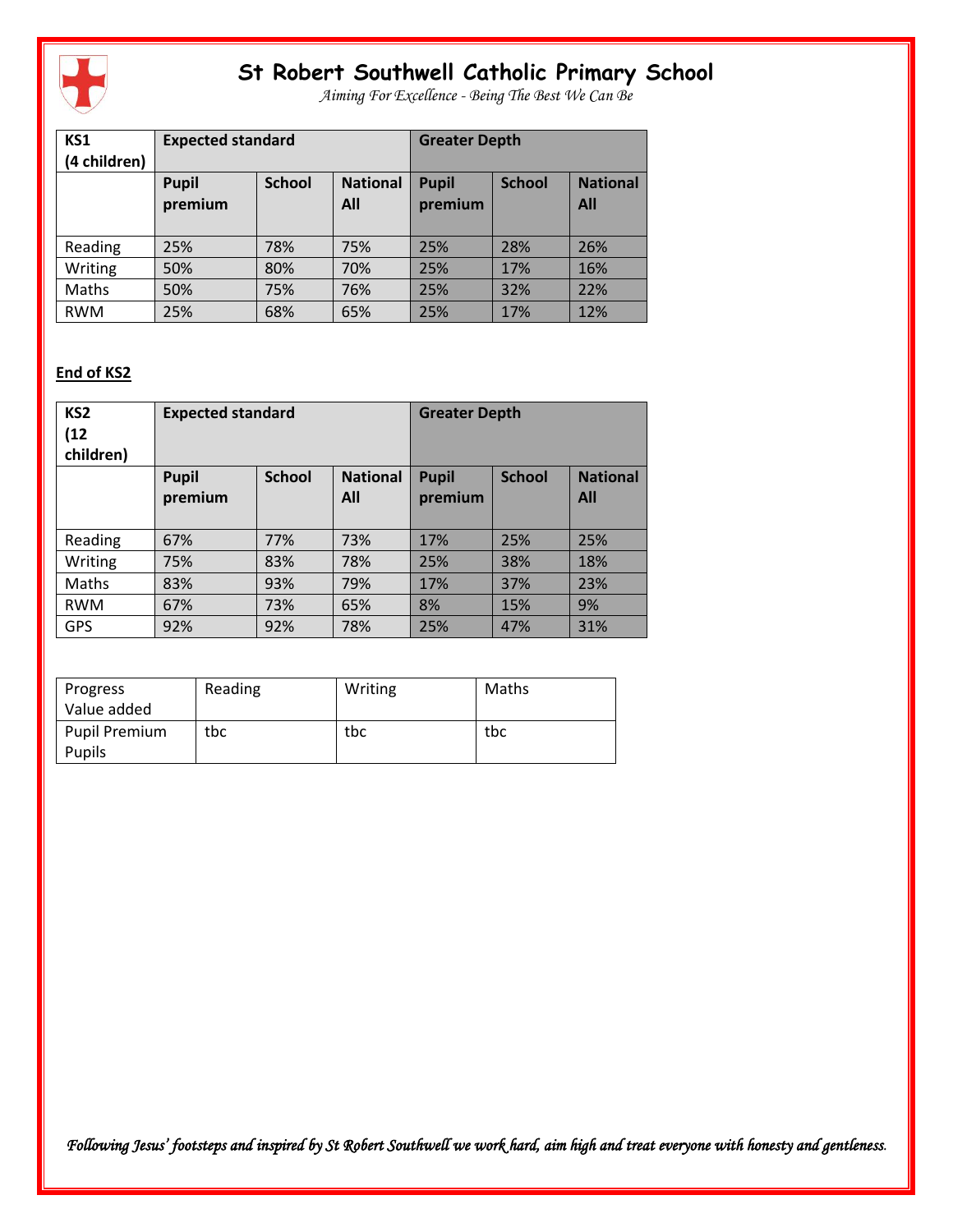

*Aiming For Excellence - Being The Best We Can Be*

## **PUPIL PREMIUM FORECAST 2019 – 2020**

23 of our children meet the criteria for Pupil Premium funding in 2019 – 2020. We expect to receive **£30,360** for 2019/20.

| Number of Pupils in Statutory year groups |                |            |            |
|-------------------------------------------|----------------|------------|------------|
| <b>EYFS</b>                               | <b>Phonics</b> | End of KS1 | End of KS2 |
|                                           |                |            |            |

## **Barriers to future attainment (for pupil eligible for PP)**

| In school barriers                        | <b>External barriers</b>                 |
|-------------------------------------------|------------------------------------------|
| Additional needs                          | Social/emotional needs                   |
| Abilities to access enrichment activities | Poor levels of parent and pupil literacy |

## **Priorities for 2019– 2020**

- Reading comprehension and reading for pleasure across the school
- Higher attainment in Reading in KS1 and KS2
- Additional support will continue to be offered to individual children based on the individual needs and circumstances of the child, and will be tailored accordingly following close monitoring of each Pupil premium pupil.

### **Ongoing strategies**

### **Literacy**

- Setting in English. Placing of children into more ambitious groups where the child shows potential, and teachers to offer support to the children to achieve in their groups in line with their peers. Close monitoring of children in receipt of Pupil Premium at pupil progress meetings and at SLT.
- Daily reading intervention
- Parent reading information sessions

### **Numeracy**

 Setting in maths. Placing of children into more ambitious groups where the child shows potential, and teachers to offer support to the children to achieve in their groups in line with their peers. Close monitoring of children in receipt of Pupil Premium at pupil progress meetings and at SLT.

### **Wellbeing/social & emotional**

- Breakfast and after school club to ensure pupils attend regularly, are fed and are on time
- Financial support for trips, residential journeys and clubs. Where appropriate, students are given financial support to attend class trips, residential journeys and attend clubs including breakfast and after school club.